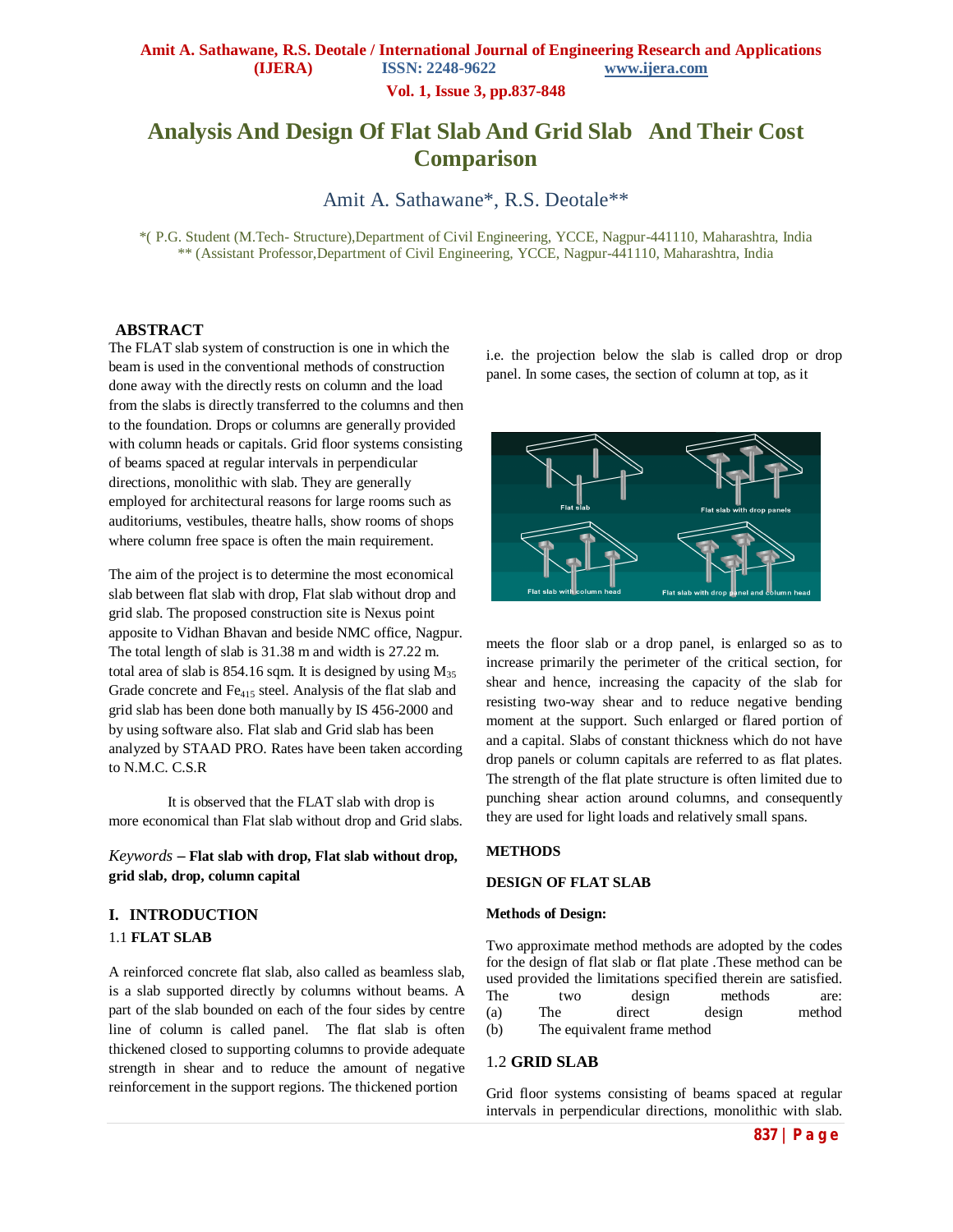## **Amit A. Sathawane, R.S. Deotale / International Journal of Engineering Research and Applications (IJERA)** ISSN: 2248-9622

### **Vol. 1, Issue 3, pp.837-848**

| <b>Item</b>                   | X                      | Y     |
|-------------------------------|------------------------|-------|
| c to c span                   | 10.6                   | 8.86  |
| Clear span( $L_n$ )           | $10.6 - 1.772 = 8.828$ | 7.088 |
| Width of $span(L_2)$          | 8.86                   | 10.6  |
| Width of column strip<br>(BS) | 4.43                   | 4.43  |
| Width of mid strip            | 4.43                   | 6.17  |
| $L_2/L_1$                     | 0.836                  | 1.20  |

They are generally employed for architectural reasons for large rooms such as auditoriums, vestibules, theatre halls, show rooms of shops where column free space is often the main requirement.The rectangular or square void formed in the ceiling is advantageously utilized for concealed architectural lighting. The sizes of the beams running in perpendicular directions are generally kept the same. Instead of rectangular beam grid, a diagonal.

### **ANALYSIS OF GRID SLAB**

- 1) Approximate Methods
- 2) Analysis of grid Floor by Plate Theory

### **2. Design of flat slab with drop interior panel of size 10.6 × 8.86 m**

*Size of columns =*  $L$ *<sup>16</sup> or H/8=500mm* Estimate size of column capital=  $D = L_2 / 5 = 1772$ 

Length of drop= $1/3$  span =  $3.5 \times 3.0$  m

slab thickness=  $L_n = L_1 - b = 300$  mm.

thickness of drop H=1.25 to 1.5 h=450mm

Size of external column =500 mm square

Size of edge beam=  $300 \times 600$  mm

 $fck = 35$ ;  $f_v = 415$ ;

Load Calculations:

- (a) Dead Load:  $bD\gamma = 1 \times 0.3 \times 25 = 7.5$  KN/m
- (b) Floor Finish  $= 1 \text{ kN/m}$
- (c) Live Load =  $4 \text{ kN/m}$

Total Design Load =  $18.75$  KN/m

Dimensions:

**Table 1**

### **Analyze the Interior X frame**:

 $M_0 = w L_2 L_n^2 / 8 = 1618.34$  kNm

### **DISTRIBUTION FACTORS:**

longitudinal distribution Inter span

Support (-ve) =  $0.65$ , Span (+ve) =  $0.35$ 

End spans: Interior  $-ve = 0.75 - 0.1R = 0.69$ 

Span +ve =.63-0.28R = 0.45; Exterior -ve =  $0.65R = 0.42$ 

Transverse distribution

Interior –ve : 75% to column strip;25% to mid

Span +ve : 60% to column strip;40%to mid-strip

Exterior –ve : 100% to column strip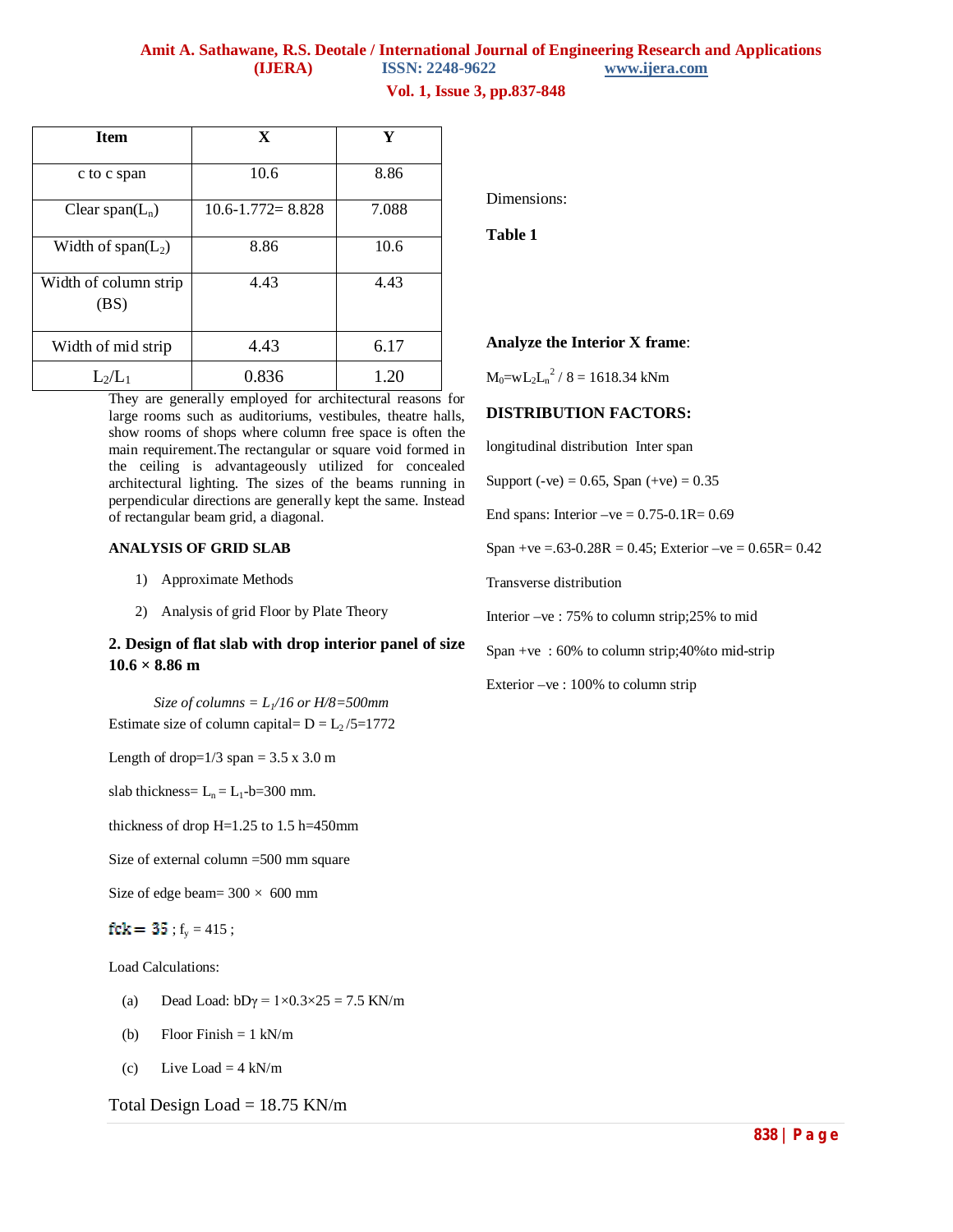**Vol. 1, Issue 3, pp.837-848**

| Type of<br>moments         | Longitudinal<br><b>Direction</b> |               | <b>Factors</b> | <b>Transverse Direction</b> |           |
|----------------------------|----------------------------------|---------------|----------------|-----------------------------|-----------|
|                            | Factor                           | <b>Moment</b> |                | $\overline{\text{CS}}$      | <b>MS</b> |
| Negative                   | 0.65                             | 1051.92       | 0.75<br>0.25   | 788.9                       | 262.98    |
| Positive                   | 0.35                             | 566.41        | 0.6<br>0.4     | 339.85                      | 226.5     |
| End span analysis (IS 456) |                                  |               |                |                             |           |
| Interior (-<br>ve)         | 0.685                            | 1108.77       | 0.75<br>0.25   | 831.58                      | 277.19    |
| $Span(+ve)$                | 0.448                            | 725.62        | 0.6<br>0.4     | 435.37                      | 290.24    |
| Exterior                   | 0.422                            | 682.34        | $\mathbf{1}$   | 682.3                       |           |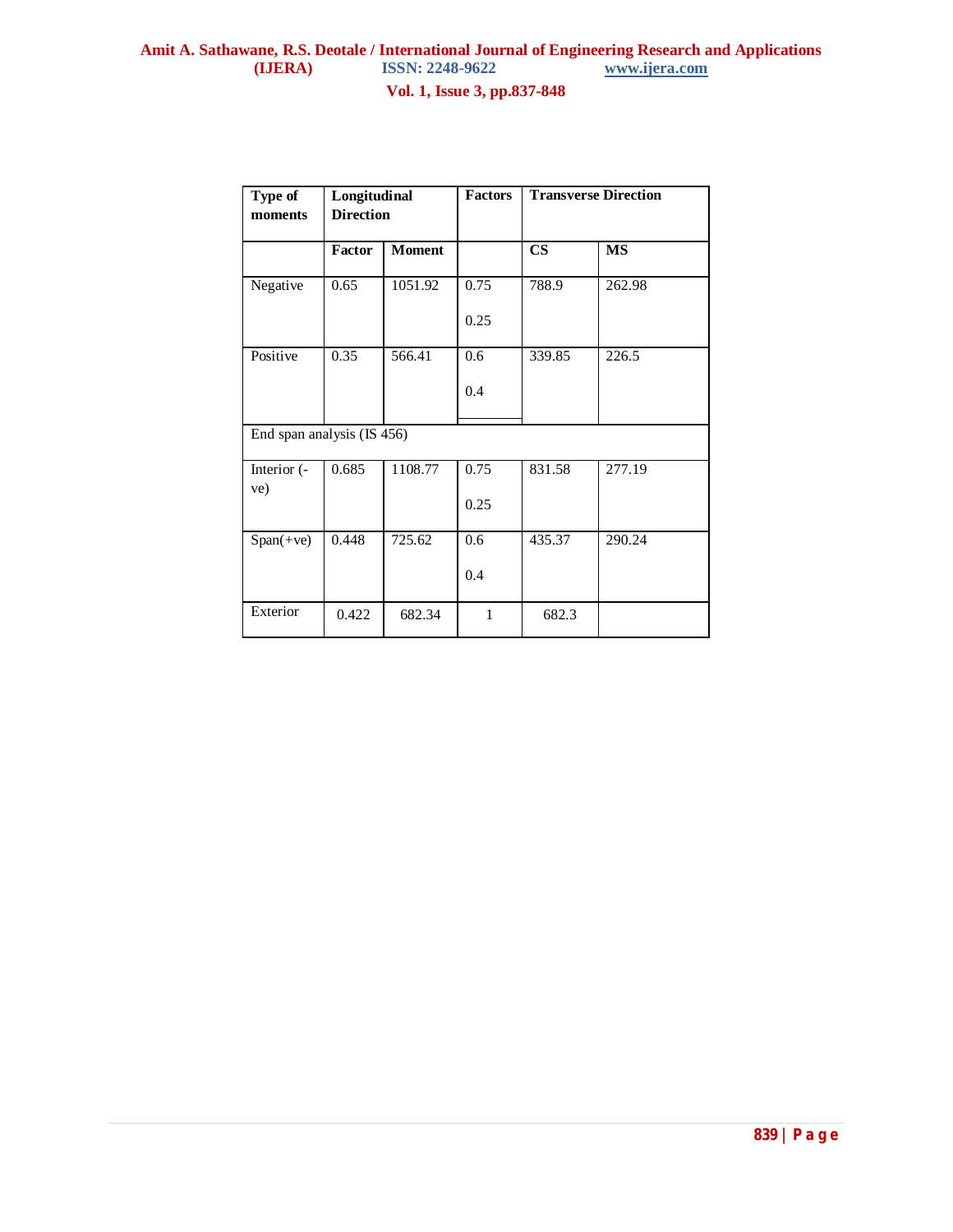# **Amit A. Sathawane, R.S. Deotale / International Journal of Engineering Research and Applications (IJERA) ISSN: 2248-9622 www.ijera.com**

**Vol. 1, Issue 3, pp.837-848**

**Table 2**

### **Check for shear**:

Effective depth of  $slab = 270$  mm,

Effective depth of  $slab = 270$  mm,

Weight of drop projection below slab =  $25 \times (0.3 0.24 \times 1.5 = 2.25$  kN/m<sup>2</sup>

### **Design shear at critical section around capital**

 $V_{ud}$  =16.125( 10.6 ×8.8 6 - ( $\pi$  ×(2.26<sup>2</sup>/4))+2.25 (3.6  $\times$  3 -  $\pi$   $\times$  (2.26<sup>2</sup>/4))

 $= 1450.0 + 15.0 = 1936.5$  KN. **Design shear strength of concrete**:

 $\tau_c = k$ .  $\tau_c$  where,  $\tau_c = 0.25 \sqrt{f_{ck}}$  $\tau_{c=} 0.25\sqrt{35} = 1.48$  N/ m<sup>2</sup>

### k =(0.5+ $\beta$ ) τ<sub>c</sub> but  $\leq 1.0$

k= 1.0 ;  $\tau_{uc} = 1.48 \text{ N/mm}^2$  Shear resistance of concrete  $v_{uc} = \tau_{uc} \times$  $p \times d = 1.48 \times (\pi \times 2260) \times 0.260 = 4723.42$  KN  $> v$  $_{ud}$  (= 1936) check for shear around the drop: The critical section is at a distance  $d/2 = 270/2 = 135$  mm from the periphery of the drop

### **Design shear at critical section:**

 $v_{\text{ud}} = 18.125 \{(10.6 \times 8.8 \text{ 6}) - (3.6 + 0.20) \times$  $(3.6 + 0.270)$  } = 1480.4 KN.

### **Shear resistance of concrete**,

 $v_{\text{uc}} = 1.48 \times 2(3800+3800) \times (270/1000)$ 

 $= 6185$  KN  $>$  v<sub>ud</sub>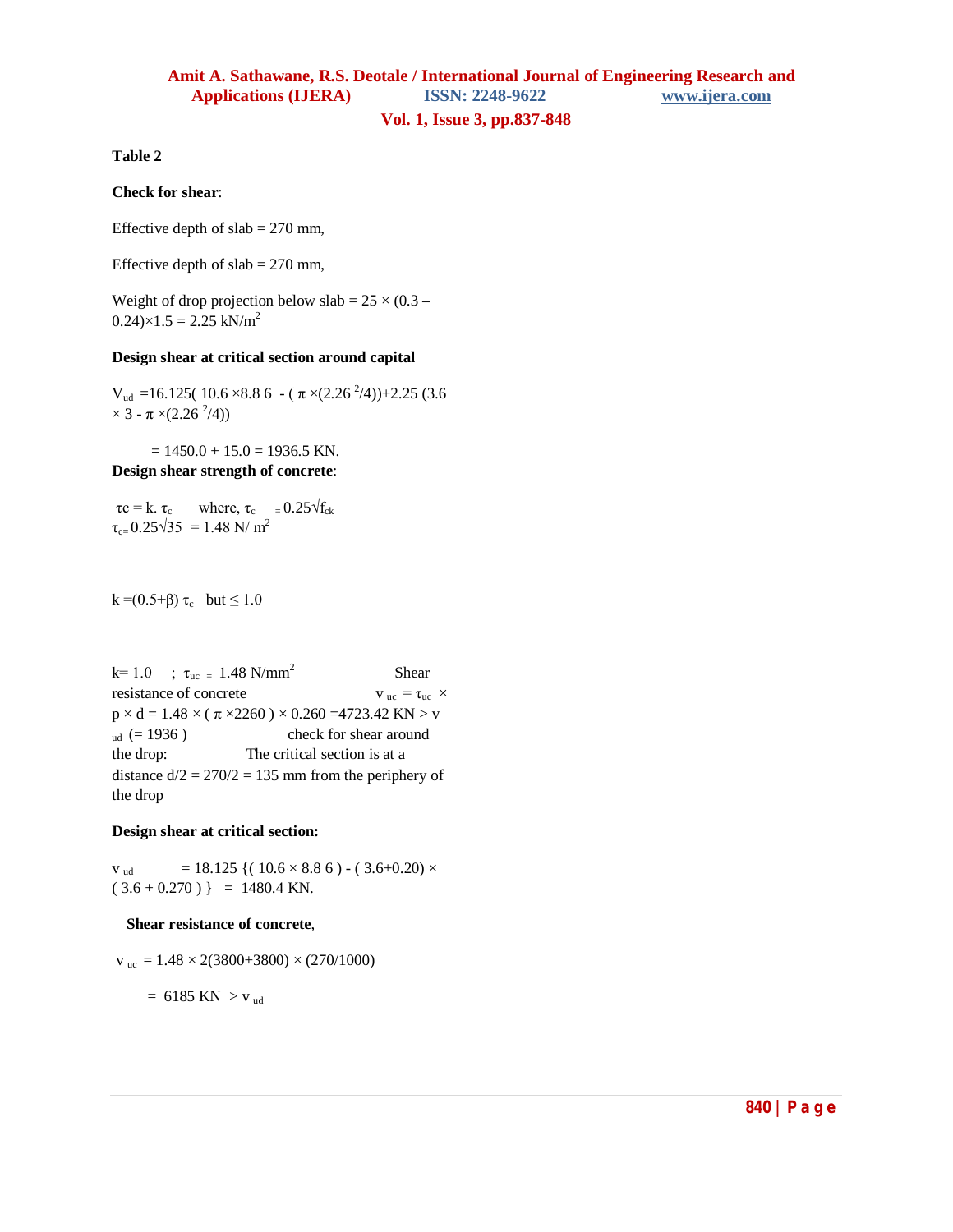| Amit A. Sathawane, R.S. Deotale / International Journal of Engineering Research and |                        |               |
|-------------------------------------------------------------------------------------|------------------------|---------------|
| <b>Applications (IJERA)</b>                                                         | <b>ISSN: 2248-9622</b> | www.ijera.com |

|                                  | <b>MOMENTS</b> (per m width) |                                |               | ARIZA PI SISSEE 3, pp.837-848<br>$\text{mm}^2$ ) |                   |               | <b>DIAMETER OF BARS</b> |                   |               | Spacing $(\text{mm } c/c)$ |                   |               |
|----------------------------------|------------------------------|--------------------------------|---------------|--------------------------------------------------|-------------------|---------------|-------------------------|-------------------|---------------|----------------------------|-------------------|---------------|
| <b>LOCATION</b>                  | Longitudinal<br>direction    | <b>Transverse</b><br>direction |               | Longitudinal                                     | <b>Transverse</b> |               | Longitudinal            | <b>Transverse</b> |               | Longitudinal               | <b>Transverse</b> |               |
|                                  |                              | Column                         | <b>Middle</b> |                                                  | Column            | <b>Middle</b> |                         | Column            | <b>Middle</b> |                            | Column            | <b>Middle</b> |
| Interior<br>support              |                              |                                |               |                                                  |                   |               |                         |                   |               |                            |                   |               |
| -ve support                      | 237.453                      | 178.09                         | 59.363        | 2775.30                                          | 2004.19           | 626.50        | 20                      | 20                | 16            | 110                        | 175               | 175           |
| $+ve support$                    | 127.85                       | 76.72                          | 51.143        | 1398.10                                          | 816.643           | 537.59        | 20                      | 16                | 12            | 220                        | 150               | 125           |
| End span<br>ACI<br><b>METHOD</b> |                              |                                |               |                                                  |                   |               |                         |                   |               |                            |                   |               |
| Interior<br>$(-ve)$              | 255.71                       | 191.79                         | 63.929        | 3026.87                                          | 2176.40           | 676.21        | 20                      | 20                | 16            | 100                        | 140               | 165           |
| $Span + ve$                      | 182.656                      | 109.59                         | 73.062        | 2061.24                                          | 1186.63           | 776.33        | 20                      | 16                | 16            | 150                        | 260               | 145           |
| Exterior<br>$(-ve)$              | 109.594                      | 82.195                         | 27.398        | 1186.63                                          | 877.40            | 284.75        | 20                      | 16                | 12            | 260                        | 355               | 395           |
| End span<br>IS 456               |                              |                                |               |                                                  |                   |               |                         |                   |               |                            |                   |               |
| Interior<br>$(-ve)$              | 250.28                       | 187.72                         | 62.572        | 2951.28                                          | 2124.86           | 661.40        | 20                      | 20                | 16            | 105                        | 145               | 170           |
| $Span + ve$                      | 163.797                      | 98.278                         | 65.518        | 1827.81                                          | 1057.79           | 693.56        | 20                      | 16                | 16            | 170                        | 295               | 160           |
| Exterior -ve                     | 154.028                      | 154.03                         |               | 1709.10                                          | 1709.10           |               | 20                      | 20                | 12            | 180                        | 180               |               |
| negative kNm                     |                              |                                |               |                                                  |                   |               |                         |                   |               |                            |                   |               |

## **3. COMPARISION**

**Comparison of Maximum Moments obtained Manually and by Software for Flab Slab:**

| Maximum<br><b>Moments</b>    | Manually | Software |
|------------------------------|----------|----------|
| Column strip<br>positive kNm | 76.72    | 73       |
| Column strip<br>negative kNm | 178.1    | 177      |
| Middle strip<br>positive kNm | 51.14    | 54.06    |
| Middle strip                 | 59.36    | 61.66    |

## **Comparison of Maximum Moments obtained Manually and by Software of Grid Slab:**

| <b>MANUALLY</b> | <b>SOFTWARE</b> |
|-----------------|-----------------|
| 1020            | 1163            |
| 625             | 618             |
|                 |                 |

**Flat Slab With Drop:**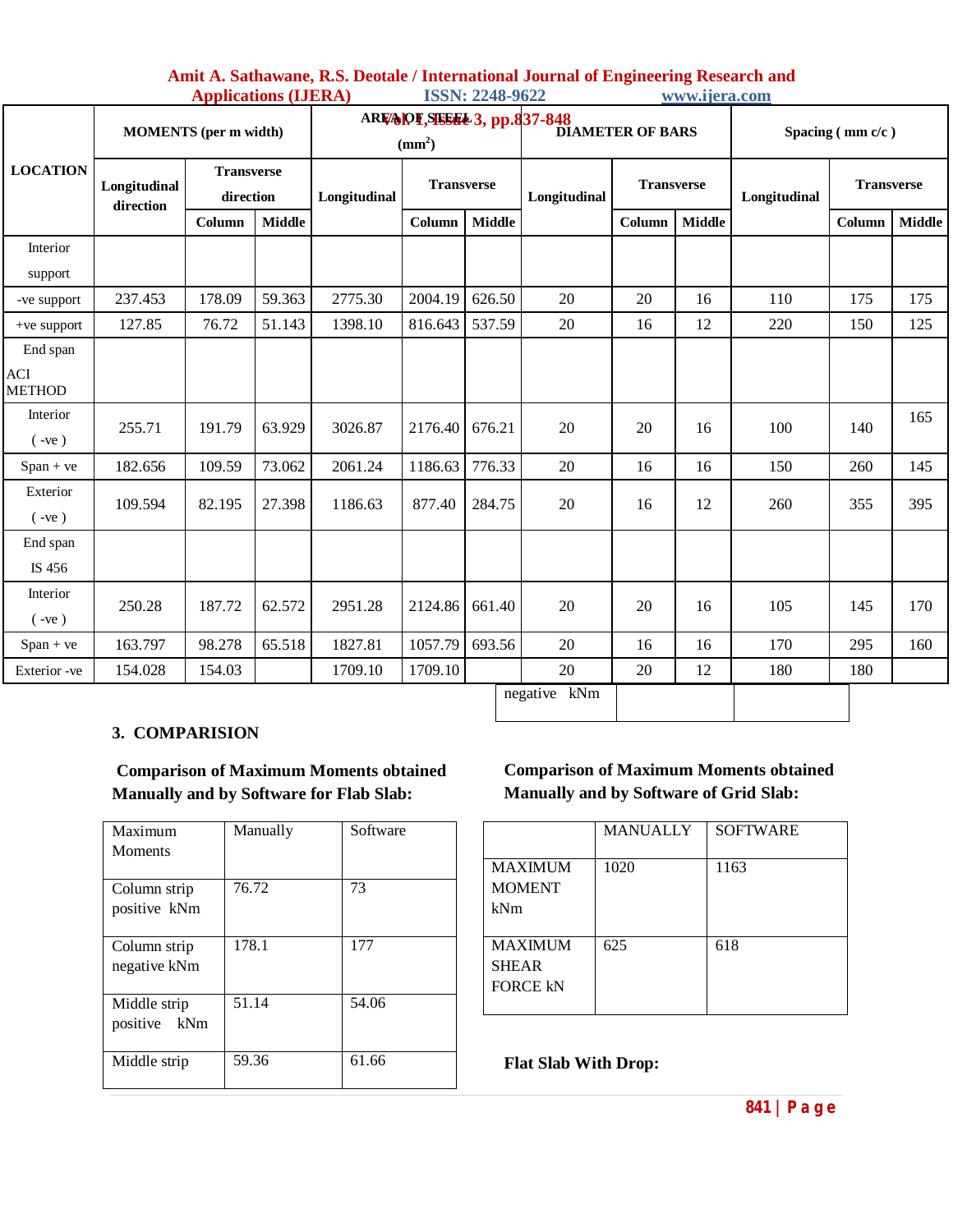# **Amit A. Sathawane, R.S. Deotale / International Journal of Engineering Research and Applications (IJERA) ISSN: 2248-9622 www.ijera.com**

| SPAN(m)                     | $7\times 6$ | $8 \times 7$             | $9 \times 8$ | $10 \times 9$ | 10.<br>8.8      | CONCRETE(cum)                                          |
|-----------------------------|-------------|--------------------------|--------------|---------------|-----------------|--------------------------------------------------------|
| <b>CONCRE</b><br>TE $(m^3)$ | 88.2        | 137.52                   | 190.696      | 270.1         | 293             | 320<br>300<br>280                                      |
| <b>AMOUN</b><br>T(Rs)       | 853360      | 134854<br>$\overline{0}$ | 2052690      | 2972681       | 30 <sub>d</sub> | 260<br>CONCRETE(<br>cum)<br>Elgin<br>FLAT.<br>GRIDSLAB |

**Vol. 1, Issue 3, pp.837-848**

|                             | <b>FLAT SLAB</b><br><b>WITH DROP</b> | <b>FLAT SLAB</b><br><b>WITHOUT</b><br><b>DROP</b> | <b>GRID</b><br><b>SLAB</b> |
|-----------------------------|--------------------------------------|---------------------------------------------------|----------------------------|
| CONCRETE (m<br>3            | 293.01                               | 281.87                                            | 314.63                     |
| STEEL (KG)                  | 29800                                | 38125                                             | 36500                      |
| <b>TOTAL</b><br>AMOUNT (Rs) | 3009660                              | 3292650                                           | 3420780                    |
| RATE PER Sqm                | 3524                                 | 3855                                              | 4005                       |
| RATE PER Sqft               | 327                                  | 358                                               | 372                        |

**Rate Comparison:**

**4. GRAPHS:**



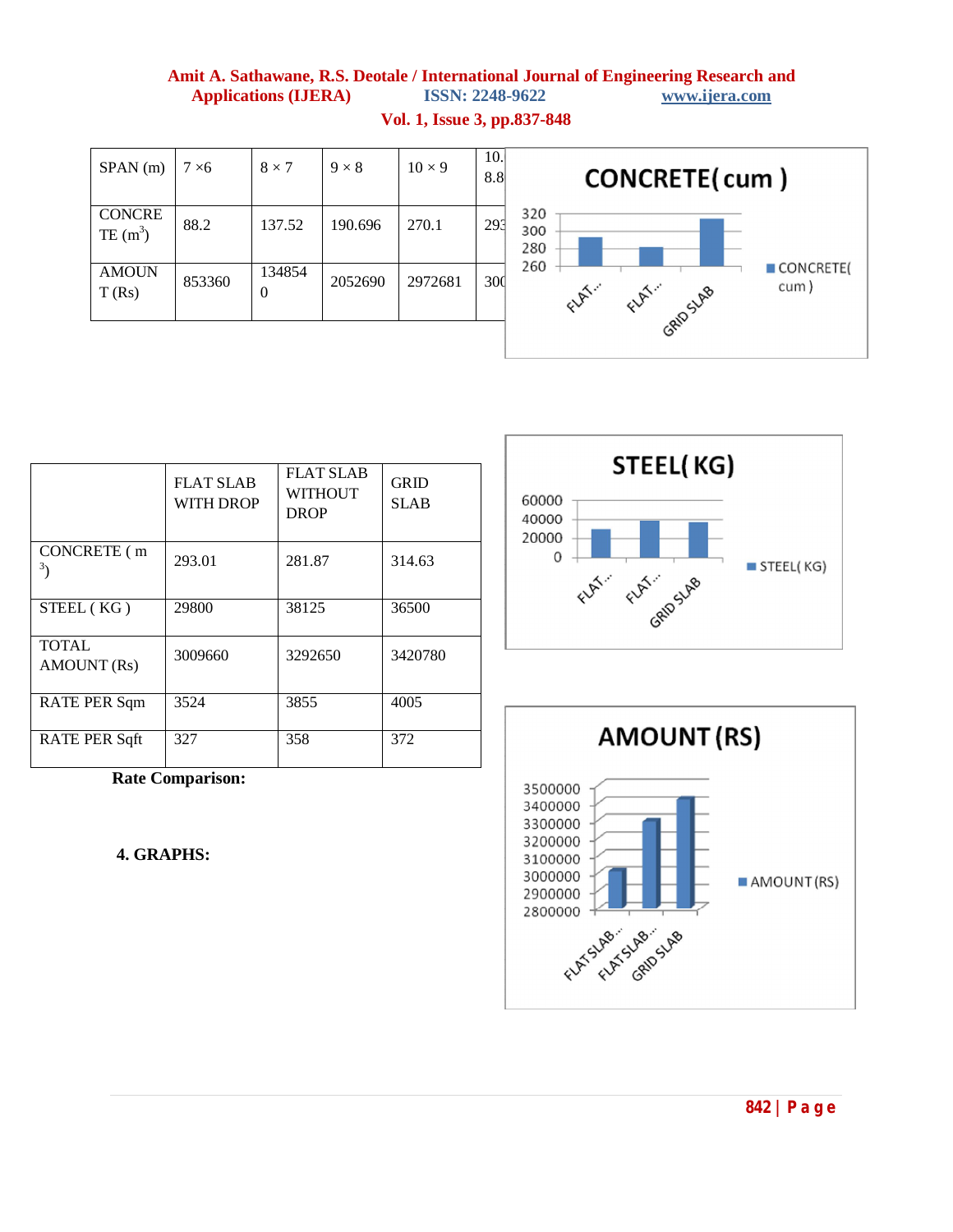## **Amit A. Sathawane, R.S. Deotale / International Journal of Engineering Research and Applications (IJERA) ISSN: 2248-9622 www.ijera.com**

**Vol. 1, Issue 3, pp.837-848**



### 5. **CONCLUSION :**

1) Drops are important criteria in increasing the shear strength of the slab.

2) Enhance resistance to punching failure at the junction of concrete slab  $&$  column. 3) By incorporating heads in slab, we are increasing rigidity of slab.

4) THE NEGATIVE MOMENT'S SECTION SHALL BE DESIGNED TO RESIST THE LARGER OF THE TWO INTERIOR NEGATIVE DESIGN MOMENTS FOR THE SPAN FRAMING INTO COMMON SUPPORTS.

5) Concrete required in Grid slab is more as compared to Flat slab with Drop and Flat slab without Drop.

6) Steel required in Flat slab without Drop is more as compared to Flat slab with Drop and Grid slab.

- 7) FLAT SLAB WITH DROP IS MORE ECONOMICAL THAN FLAT SLAB WITHOUT DROP AND GRID SLAB.
- 8) RATE PER SQUARE METER OF FLAT SLAB WITH DROP (3524) WAS FOUND TO BE MORE ECONOMICAL THAN FLAT SLAB WITHOUT DROP (3855) AND GRID SLAB (4005).
- 9) RATE PER SQUARE FEET OF FLAT SLAB WITH DROP (327) WAS FOUND TO BE MORE ECONOMICAL THAN FLAT SLAB WITHOUT DROP (358) AND GRID SLAB (372).

### **REFERENCES**

- I. PAPERS:
- [1] VEMURI VENKATA RANGARAO, NARAPARAJU, VENKATA RAMANARAO FLATSTRIP SLAB SYSTEM, INTERNATIONAL CLASSES: E04B1/16; ( 03-04-2010)
- [2] GOWDA N BHARATH; GOWDA S. B. RAVISHANKAR; A.V CHANDRASHEKAR; REVIEW AND DESIGN OF FLAT PLATE/SLABS CONSTRUCTION IN INDIA .
- [3] AHMED IBRAHIM", HANI SALIM AND HAMDY SHEHAB EL-DIN; MOMENT COEFFICIENTS FOR DESIGN OF FLAT SLABS WITH AND WITHOUT OPENINGS. ( 11-06-2011)
- [4] DARIO CORONELLI; 'GRID MODEL FOR FOR FLAT SLAB STRUCTURES

[5] LAWSON,PATRICKD;

STRUCTURAL GRID FOR SLAB FACING MATERIALS; (03-28-1972)

### II. BOOKS:

*P. C. Varghese- Advanced Reinforced Concrete Design Ramachandra , vijay Gehlot –Limit state of Design concrete structure S. N. Sinha - Reinforced Concrete Design IS: 456 – 2000 – Plain and Reinforced Concrete – Code of Practice S.Ramamrutham - Design of Reinforced concrete structure Dr.V.L. Shah , Late Dr. S.r. kurve - Limit state theory & Design of Reinforced concrete*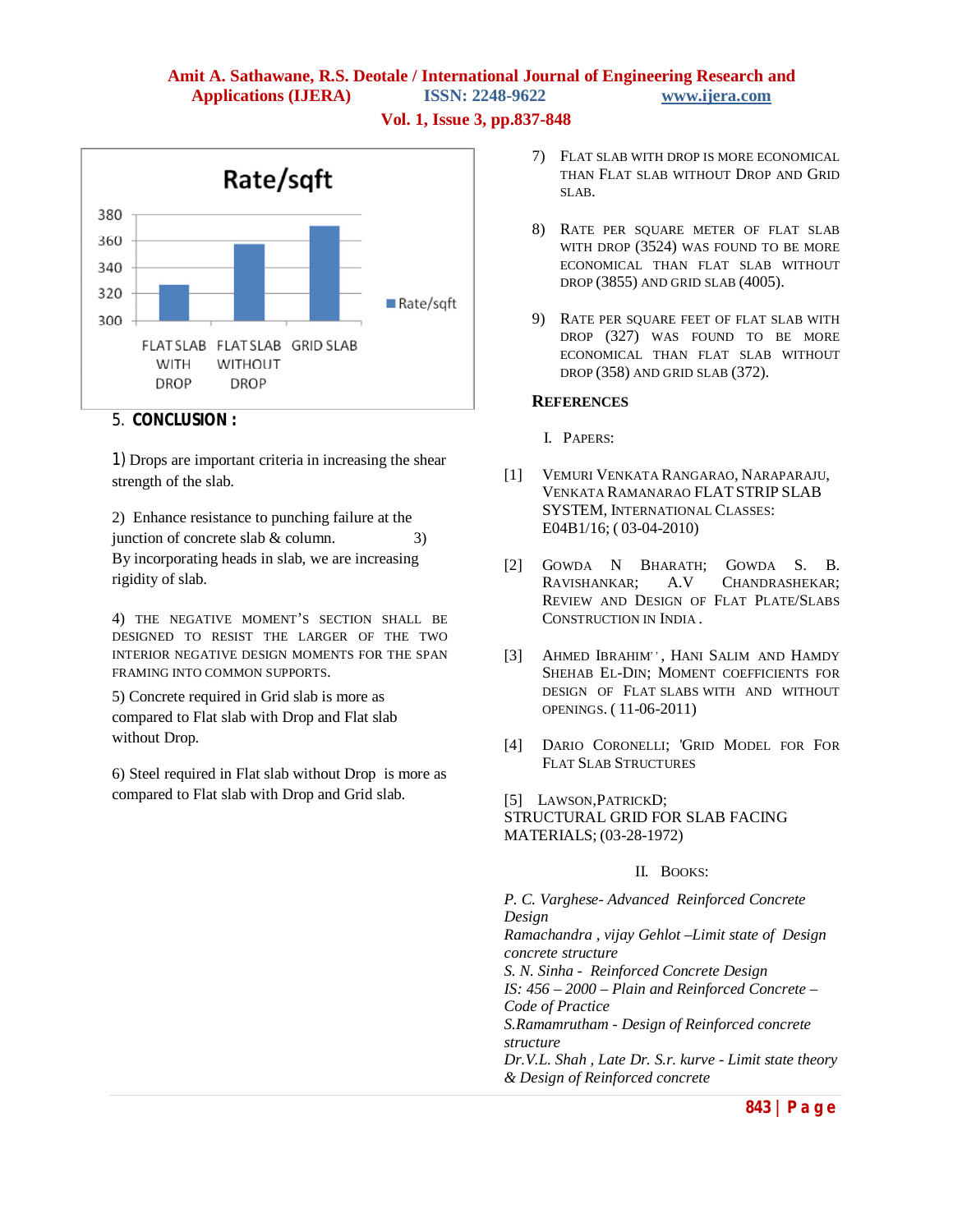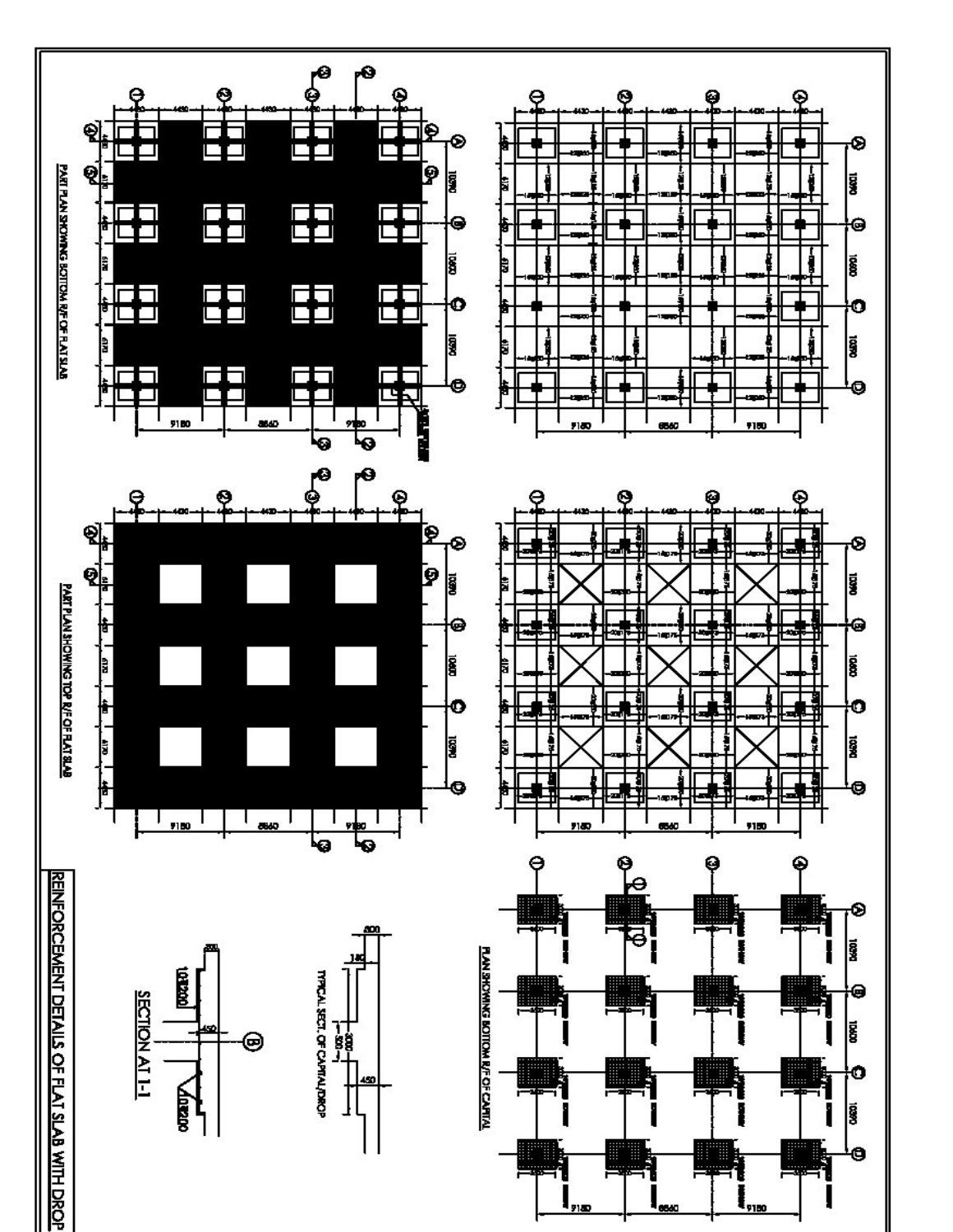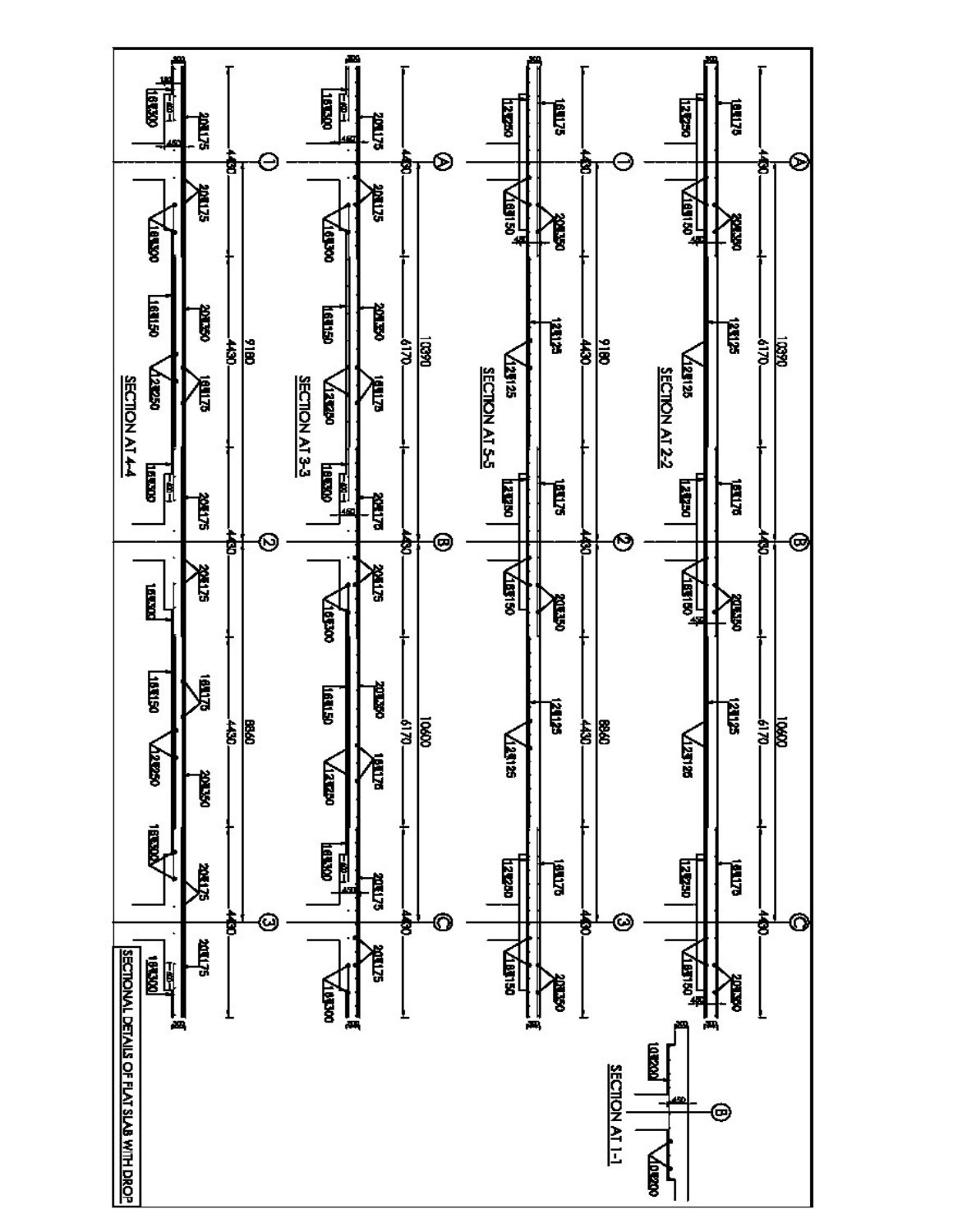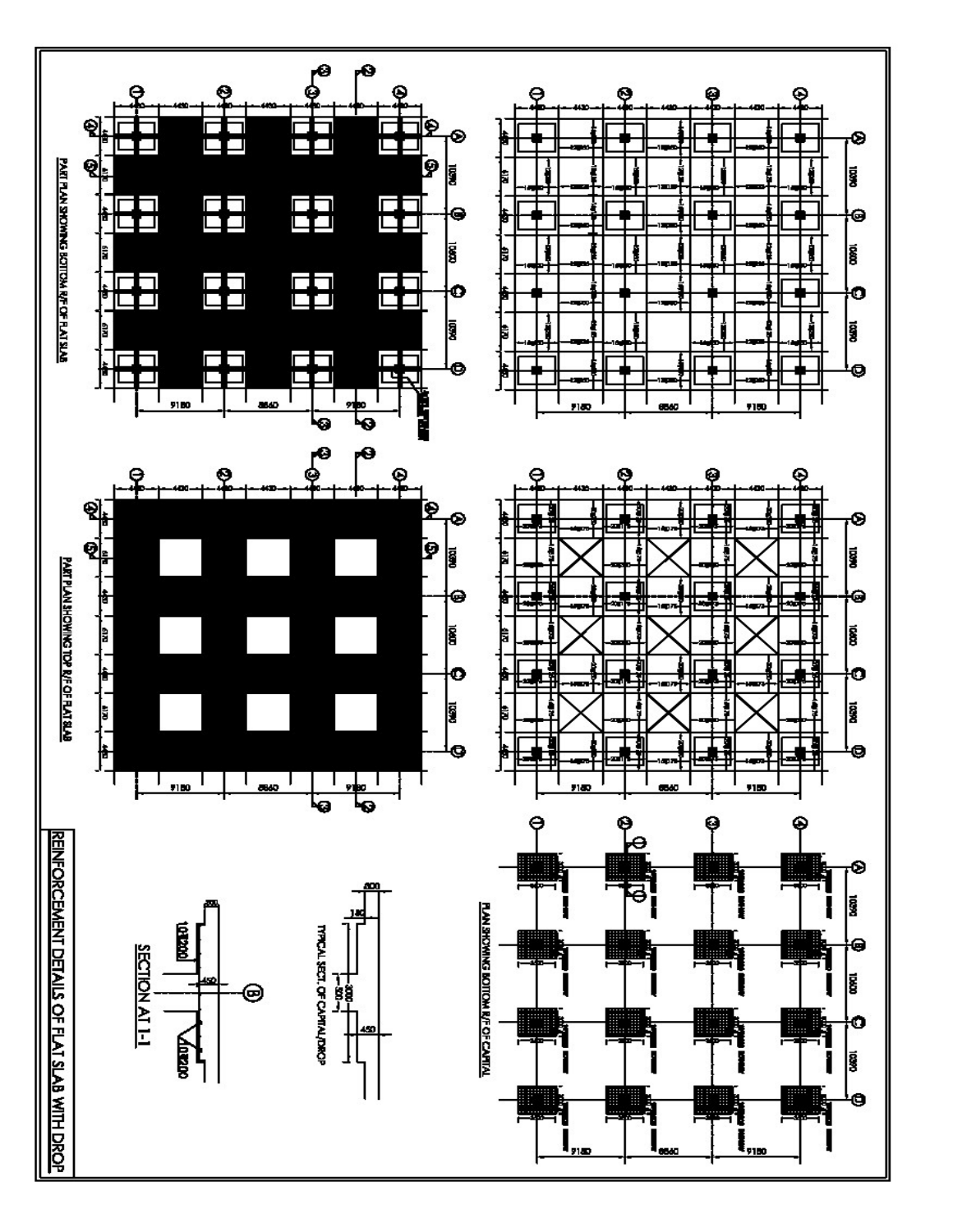![](_page_10_Figure_0.jpeg)